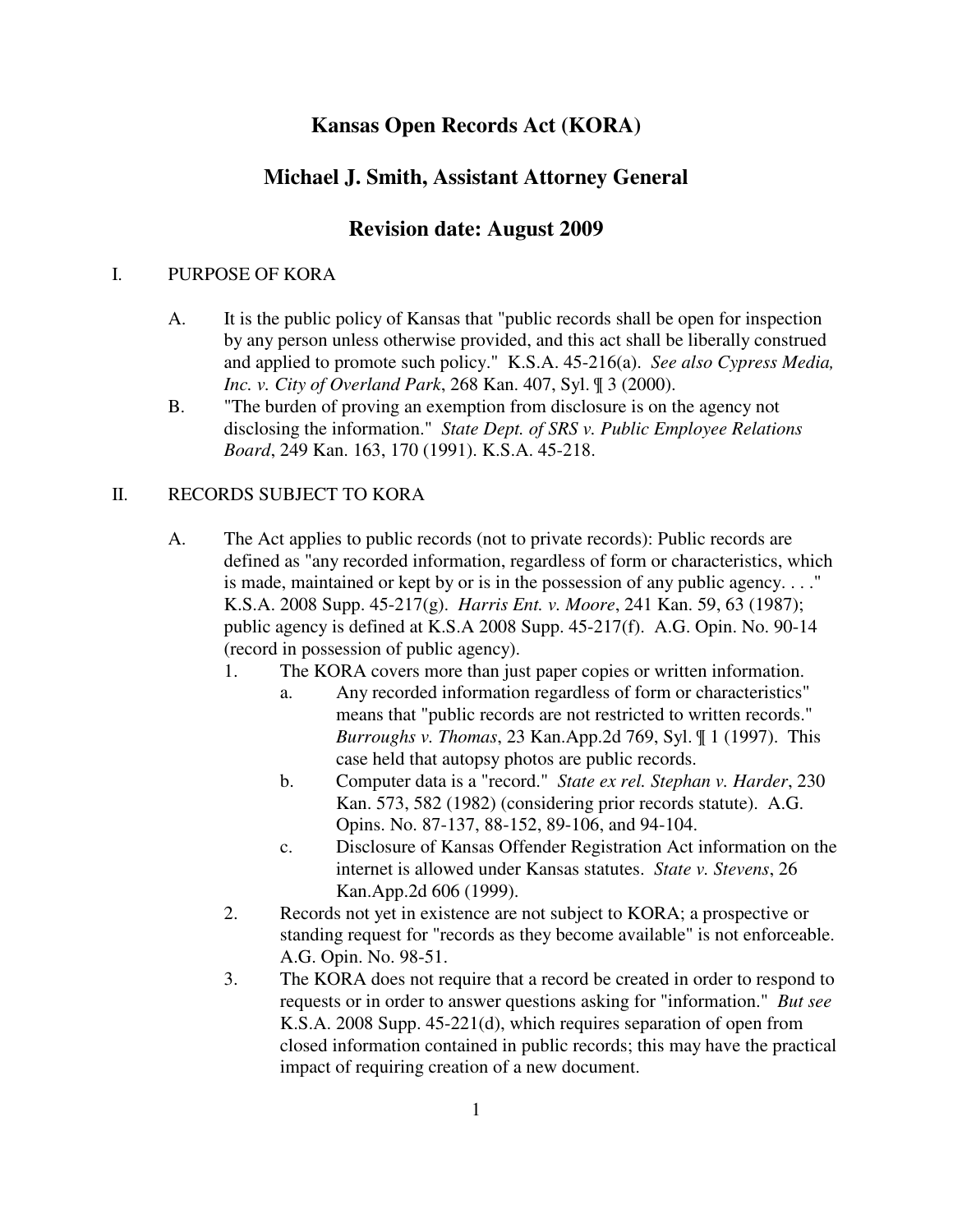#### III. PUBLIC AGENCIES SUBJECT TO KORA

- A. Public Agency: the state or any political or taxing subdivision, or any office, officer, or agency thereof, or any other entity, receiving or expending and supported in whole or part by public funds. K.S.A. 2008 Supp. 45-217(f).
- B. No entity is included under KORA solely because it receives public funds in exchange for goods or services. K.S.A. 2008 Supp.  $45-217(f)(2)(A)$ . However, receipt of public funds may subject the financial records of a not for profit vendor to the KORA if they fall under the provisions of K.S.A. 2008 Supp. 45-240. *See* A.G. Opin. No. 2004-34.
- C. Although most private entities are not subject to the KORA, some nonprofit corporations might be included.
	- 1. Kansas cases and opinions.
		- a. Nonprofit entities Subject to KORA: Nonprofit providing mental health services is subject because there is specific statutory authorization for contracts with such nonprofits and in such a capacity it is performing a traditional governmental function. A.G. Opin. No. 94-111. Nonprofit city hospital because authorized by statute and created

by city. A.G. Opin. No. 88-61.

- b. Nonprofit Entities Not Subject to KORA unless they:
	- i. Meet the terms of K.S.A. 2007 Supp. 45-240, which makes the KORA applicable to financial documents of non-profit entities receiving public funds of \$350 or more a year, unless otherwise exempted.

[Exemptions: (a) those non-profits that file a financial report with some public entity or agency; (b) those nonprofits that are health care providers, (c) individual persons and (d) for profit corporations or partnerships.] [Public funds means money received from the United States, the state of Kansas, or any taxing subdivision thereof, or any officer, board, commission or agency thereof.]

- ii. Meet the tests that make a non-profit a public agency. Examples of nonprofits that are not subject to the KORA:
	- In *Memorial Hospital Assn., Inc., v. Knutson*, 239 Kan. 663 (1986), a nonprofit operating a county hospital was determined not to be subject to the Kansas Open Meetings Act, KOMA. The association leased the hospital for \$1.00 per year and received \$228,000 from the county mill levy budgeted by the county hospital board of trustees,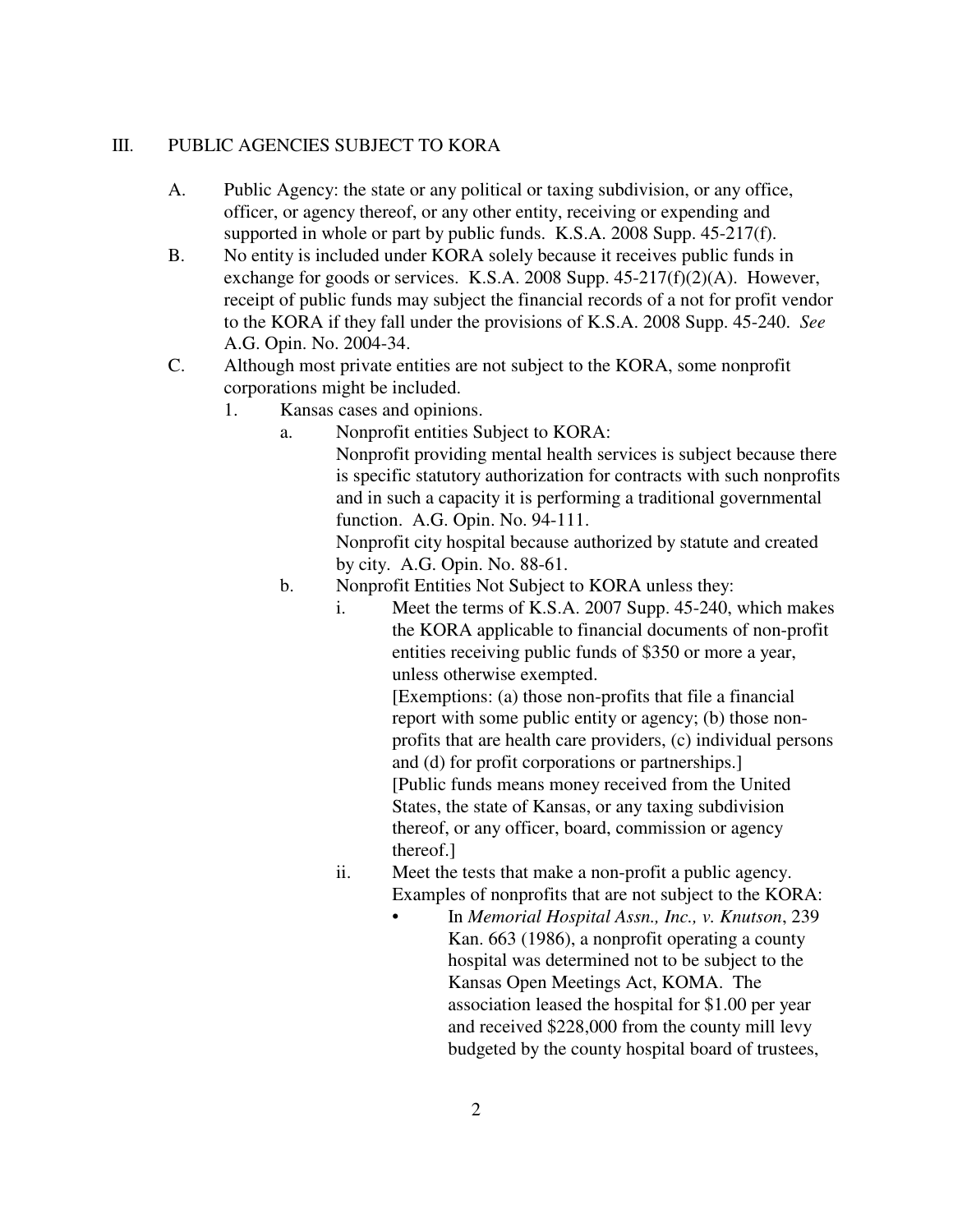about 4.8% of total revenues. The Court described this as limited receipt of public funds.

- The NCAA is not subject to KORA because member schools pay dues in exchange for services provided by the NCAA. A.G. Opin. No. 97-64.
- WSU Endowment Assn. A.G. Opin. No. 82-172 (pre KORA).
- Sheltered Living, Inc., A.G. Opin. No. 2004-34 (privately formed non-profit providing services to special population, heavily regulated, funding from various public entities; however, no direct government entity oversight or control).
- 2. Cases from other states generally turn on (1) the extent of public funding, (2) whether there is a specific service provided for the funds, (3) whether the entity was created by a governmental entity or statute, and (4) whether it is providing a traditionally governmental service.
- D. Judges are not defined as a "public agency" subject to the KORA. K.S.A. 2008 Supp. 45-217(f)(2)(B).
	- 1. A judge's telephone records do not become public merely because another branch of government's data processing facilities maintains the records for the judicial branch. A.G. Opin. No. 96-77.
	- 2. The KORA, by its express terms, does apply to court records. The KORA allows judicial branch to make its own rules, however, by Supreme Court rule. K.S.A. 2008 Supp. 45-221(a)(1).
	- 3. District courts probably have authority to close some records under certain circumstances. Court records under former record act discussed at *Stephens v. Van Arsdale*, 227 Kan. 676 (1980).
- E. Records made, maintained or kept by a legislator or member of a governing body are not public records. K.S.A. 2008 Supp.  $45-217(g)(2)$ .
- F. Records owned by private persons which are not related to a governmental function are not included. K.S.A. 2008 Supp.  $45-217(g)(2)$ .
- G. Does not include "any officer or employee" if not provided with "an office which is open to the public at least 35 hours per week." K.S.A. 2008 Supp. 45-217(f)(2)(C).
	- 1. "This exclusion applies only to the part time officials personally and not the governmental entity they serve." Frederickson, Letting the Sunshine In, 33 Kan. L. Rev. 205, 219-20 (Winter, 1985).
	- 2. Offices which do not have regular office hours are required to establish reasonable hours when persons may inspect and copy documents, but such offices may require 24 hours advance notice. K.S.A. 2008 Supp. 45-220(d). For this provision to have any meaning, the 35 hour per week exclusion of K.S.A. 2008 Supp.  $45-217(f)(2)(C)$  must not apply to the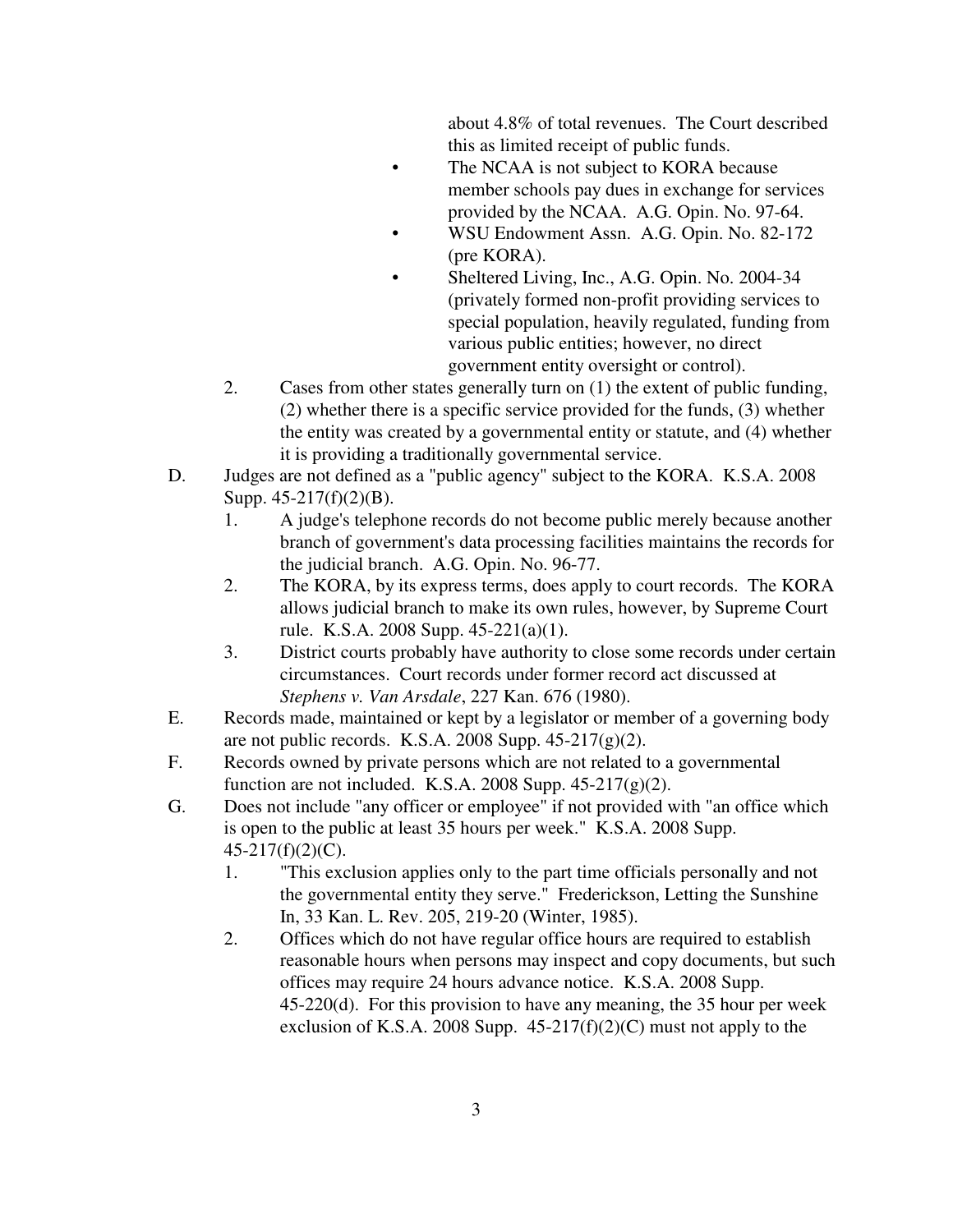office, but rather only to individuals, officers or employees, working in such offices.

### IV. RIGHT OF PUBLIC TO INSPECT AND MAKE OR OBTAIN COPIES OF RECORDS. K.S.A. 45-219.

- A. Unless closed pursuant to specific legal authority, all records are open for inspection. K.S.A. 45-218(a).
- B. Any person may make abstracts or obtain copies of a public record. K.S.A. 45-219.
- C. If copies cannot be made in the place where the records are kept the custodian shall allow arrangements to be made for use of other copying facilities. K.S.A. 45-219(b).
- D. Members of the public cannot remove a record without written permission of the custodian. K.S.A. 45-218(a).
- E. A public agency is not required to provide copies of radio or recording tapes or discs, video tapes or films, pictures, slides, graphics, illustrations, unless the items were shown or played at a public meeting, but not if copyrighted by someone other than the public agency. K.S.A. 45-219(a). However, under K.S.A. 2008 Supp. 45-220, access to the record must be provided unless there is a exception from disclosure based upon the content or nature of the item.
- F. Computerized information can meet the definition of a public record and must be provided in the form requested if the public agency has the capability of producing it in that form. The agency is not required to acquire or design a special program to produce information in a desired form, but has discretion to allow an individual who requests such information to design or provide a computer program to obtain the information in the desired form. A.G. Opins. No. 88-152 (voter registration lists); 89-106; 87-137.
- G. Agency may prescribe reasonable fees:
	- 1. Fees for copies shall not exceed the actual cost, including the cost of staff time.
		- a. 20 cents per page charged by a school district was not unreasonable as it reflected actual costs. A.G. Opin. No. 87-4. Other jurisdictions have generally not upheld copying costs in excess of \$.25 per page.
		- b. K.S.A.  $45-219(c)(5)$  applies to fees for access to or copies of public records of a public agency within the executive branch of the state government. Any person requesting records may appeal the reasonableness of the fees charged for providing access to or furnishing copies of such state agency records to the secretary of administration whose decision shall be final. A fee for copies of public records possessed by such a state agency which is equal to or less than \$.25 per page shall be deemed a reasonable fee.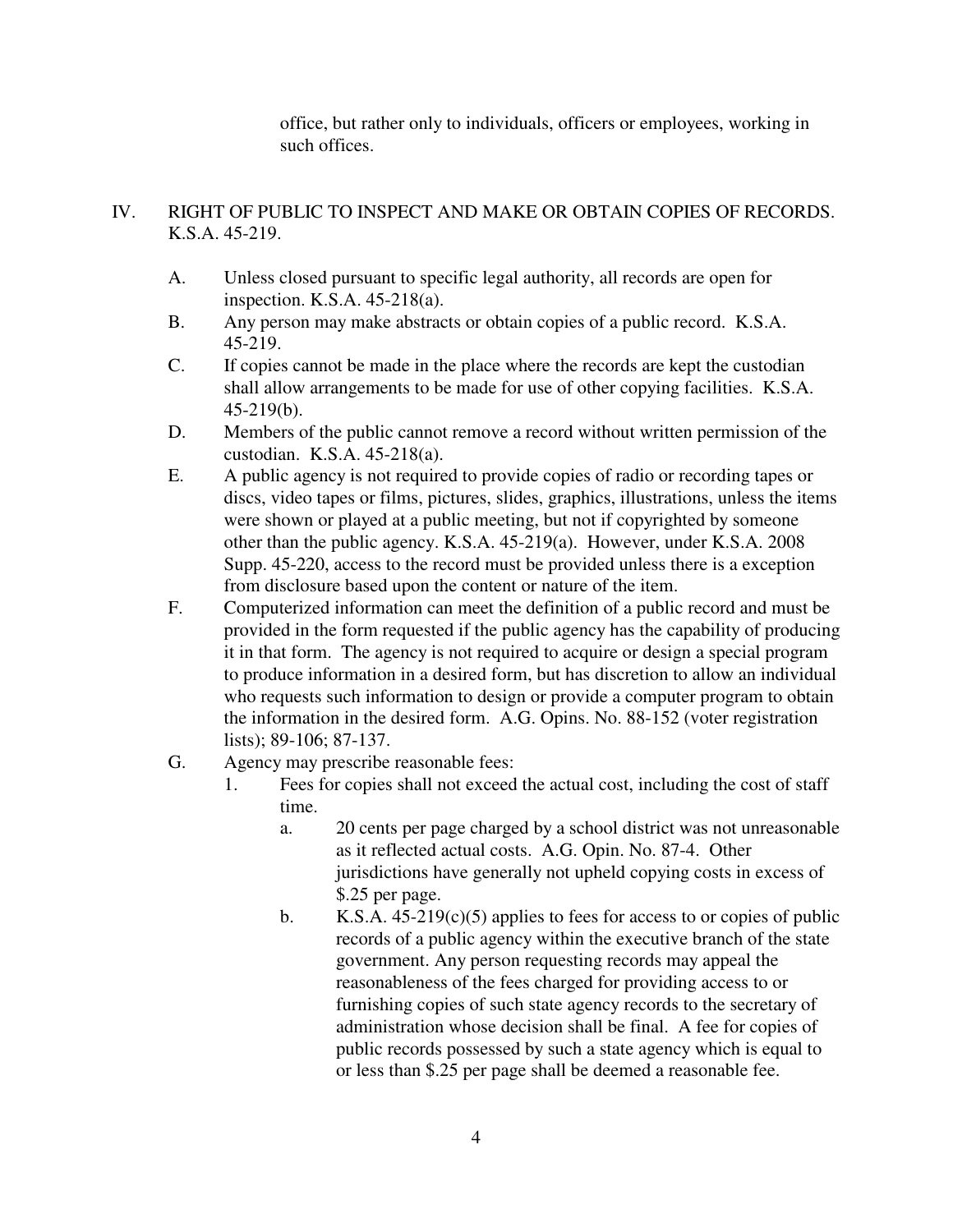- c. Fees, *i.e*. staff time, for retrieval of information are contemplated by KORA since the statute provides for fees for "staff time required to make the information available." K.S.A.  $45-219(c)(1)$ . *See*, Frederickson, Letting the Sunshine In, 33 Kan. L.Rev. 225-27 (Winter 1985).
- 2. If records are maintained on computers, fees may include the cost of any computer services, including staff time. A.G. Opin No. 93-126. Proration of costs of computerizing is probably precluded, as such costs are normally required even without record requests.
- 3. When public records are repackaged in a computerized form in order to facilitate public access to the records, additional fees for computerization may be charged, so long as the basic records are available elsewhere at cost. A.G. Opin No. 95-64.
- 4. Fees for providing access of copies of public records are to recoup the actual costs associated with providing access or copies. Such fees are not meant to pay for costs that would be incurred by a public agency even without a record request. *E.g.* Overhead, capital improvements, utility bills, rent/building payments, etc. However, the legislature has granted specific exceptions to this rule in order to fund the cost of the development of a database. *See* K.S.A. 74-2022.
- 5. Fees may include the cost of staff time spent in redacting open from closed information. *Data Tree, L.L.C. v. Meek*, 279 Kan. 445 (2005).

# V. PROCEDURES FOR OBTAINING ACCESS OR COPIES OF RECORDS. K.S.A. 45-220.

- A. Each public agency is to appoint a freedom of information officer to assist the public with KORA requests and disputes. K.S.A. 45-226. That officer is to provide information on KORA including a brochure stating the public's basic rights under KORA. K.S.A. 45-227.
- B. Each public agency is to adopt procedures to be followed. Use the same procedure for all requests. K.S.A. 2008 Supp. 45-220(a).
- C. Each agency must provide, upon request, office hours, name of custodian of record, fees, and procedures for obtaining records. K.S.A. 2008 Supp. 45-220(e).
- D. Members of the public can inspect during regular office hours and any established additional hours. K.S.A. 45-218(b).
- E. If the agency does not have regular office hours it shall establish reasonable hours when persons may inspect records. An agency without regular office hours may require 24 hour notice of desire to inspect. Notice shall not be required to be in writing. K.S.A. 2008 Supp. 45-220(d).
- F. The public agency may require proof of identity. K.S.A. 2008 Supp. 45-220(b).
- G. The public agency may require the request to be written, but not on a specific form. K.S.A. 2008 Supp. 45-220(b). A.G. Opinion 2009-18.
- H. The public agency may require written certification that the requester will not use names and addresses obtained from the records to solicit sales to those persons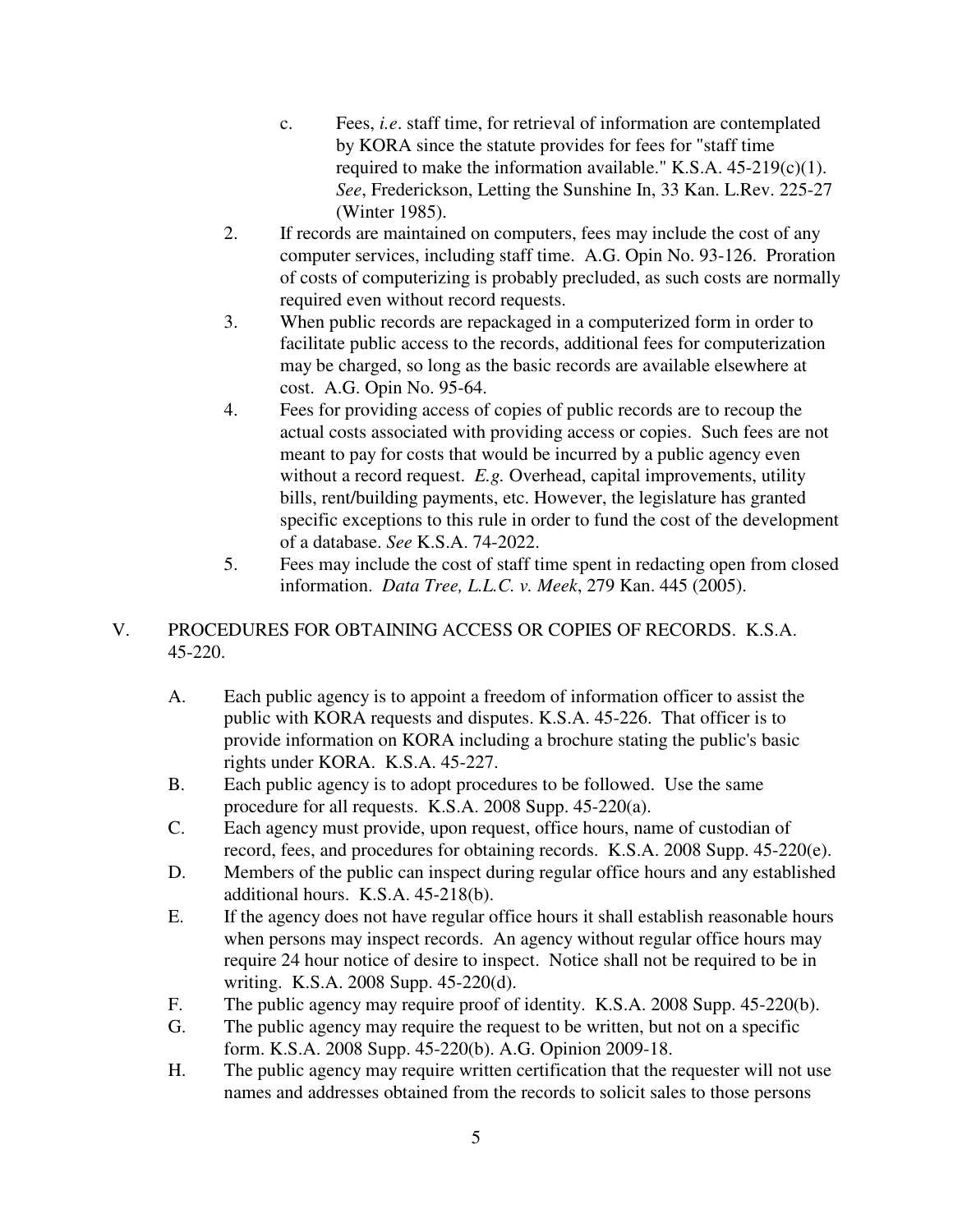whose names are contained in the list. K.S.A. 2008 Supp. 45-220(c)(2). *See also* K.S.A. 2008 Supp. 45-230. A.G. Opinion 2009-18. Other than to ask for the name/identity of the requestor, and this certification, the public agency should not require other information from requesters before complying with the KORA request.

- I. K.S.A. 45-217 and K.S.A. 2008 Supp. 45-220 permit the official custodian to designate other persons to carry out custodial duties. A.G. Opin. No. 90-89.
- J. The public agency must respond to the request as soon as possible, but not later than the end of the third business day following the date the request was received. K.S.A. 45-218(d).
	- 1. If access is not granted immediately, the public agency must give a detailed explanation for the delay. K.S.A. 45-218(d).
	- 2. If the request is denied, a written statement of the legal grounds for the denial shall be given upon request. K.S.A. 45-218(d). Some degree of specificity is required. "The burden of establishing the applicability of an exemption from disclosure under the Kansas Open Records Act requires the party claiming the exemption to provide more than conclusory language, generalized allegations, or mere arguments of counsel. A sufficiently detailed record must be provided to show the reasons why an exemption applies to the materials requested." *Southwest Anesthesia Associates v. Southwest Medical Center*, 23 Kan.App.2d 950, Syl. ¶ 2 (1997).
- K. Access may be denied if the request places an unreasonable burden in producing the record or is intended to disrupt the agency. K.S.A. 45-218(e). CAUTION this provision should be used only in extreme circumstances. Refusal under this section must be sustained by a preponderance of evidence.
- L. The public agency may require payment of allowed fees in advance. K.S.A. 45-218(f).

### VI. PROHIBITED USES OF CERTAIN RECORDS

- A. A list of names and addresses shall not be obtained from public records for the purpose of selling or offering for sale any property or service to the persons listed. K.S.A. 2008 Supp. 45-220(c)(2), K.S.A. 2008 Supp. 45-230.
	- 1. This provision does not prohibit commercial use generally, it just applies to use of the names to sell or offer to sell property or a service to those persons/entities on the list. A.G. Opin. Nos. 98-51 and 2009-18. A group of local ministers may use lists from public records to provide information about area churches. A.G. Opin. No. 2000-35. An agency may use its own records to inform of its own services or programs. A.G. Opin. No. 2006- 26.
	- 2. This provision does not prohibit use of lists of names obtained from public records to solicit the purchase of property from the persons listed. A.G. Opins. No. 96-68 (water meters); 98-55 (promissory note underlying contract for deed).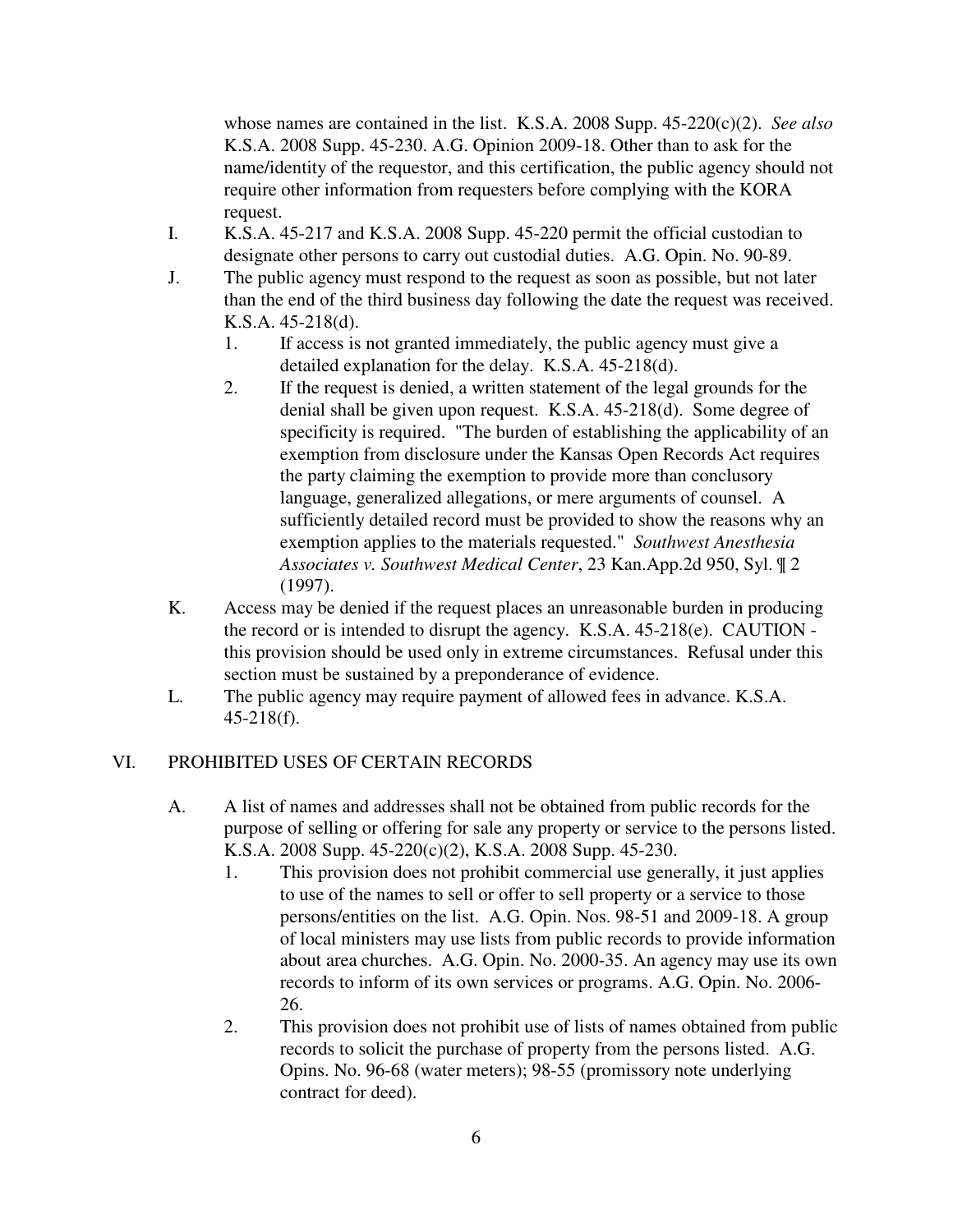- 3. This provision pertains to the names and addresses of businesses listed in the public records, as well as individuals. A.G. Opin. No. 87-73.
- 4. Any person (including the records custodian) who violates this law and gives, or receives records for such purpose can be penalized with the same civil fines and penalties in K.S.A. 45-223.
	- a. The agency may require a person who requests such records to provide written certification that she or he will not use the record for that prohibited commercial purpose. A.G. Opin. No. 87-137; K.S.A. 2008 Supp. 45-220(c).
	- b. If requestor makes this certification the custodian is relieved of liability if custodian provides records in good faith reliance on certification. A.G. Opin. No. 94-132.
- 5. Cannot circumvent this provision indirectly; a third party who obtains this information from a "requestor" violates the law if it is used for commercial purposes.
	- a. A newsletter service which provides lists of names and addresses obtained from public records for its subscribers to solicit, is the type of activity prohibited under the KORA. A.G. Opin. No. 86-1.
	- b. Use of information obtained from public records to publish land ownership maps (A.G. Opin. No. 86-39) and "ownership product" documents (A.G. Opin. No. 89-47) does not violate the law.

### VII. RECORDS THAT ARE MANDATORILY CLOSED

- A. Some public records are mandatorily closed by federal law, state statute, or Supreme Court Rule. These types of public records must be closed. The record custodian has no discretion or choice about whether to provide copies or access. Examples include but are not limited to:
	- 1. Child in need of care records and reports, including certain juvenile intake and assessment reports. K.S.A. 2008 Supp. 38-2212.
	- 2. Juvenile court records if under 14 and ordered closed by judge, K.S.A. 2008 Supp. 38-2309; juvenile law enforcement records, municipal court records if under 14, K.S.A. 2008 Supp. 38-2310; victims of sex offense by juvenile, K.S.A. 2008 Supp. 38-2310; "[a]ll records, reports and information obtained as a part of the juvenile intake and assessment process for juvenile offenders shall be confidential and shall not be disclosed except as provided in this section or by rules and regulations established by the commissioner of juvenile justice." K.S.A. 2008 Supp. 38-2310.
	- 3. Individually identifiable drug abuse treatment records. K.S.A. 2008 Supp. 45-221(a)(3).
	- 4. Financial information of an identifiable taxpayer filed with the county appraiser, or any financial information of a personal nature required or requested by a public agency or officer, including a name, job description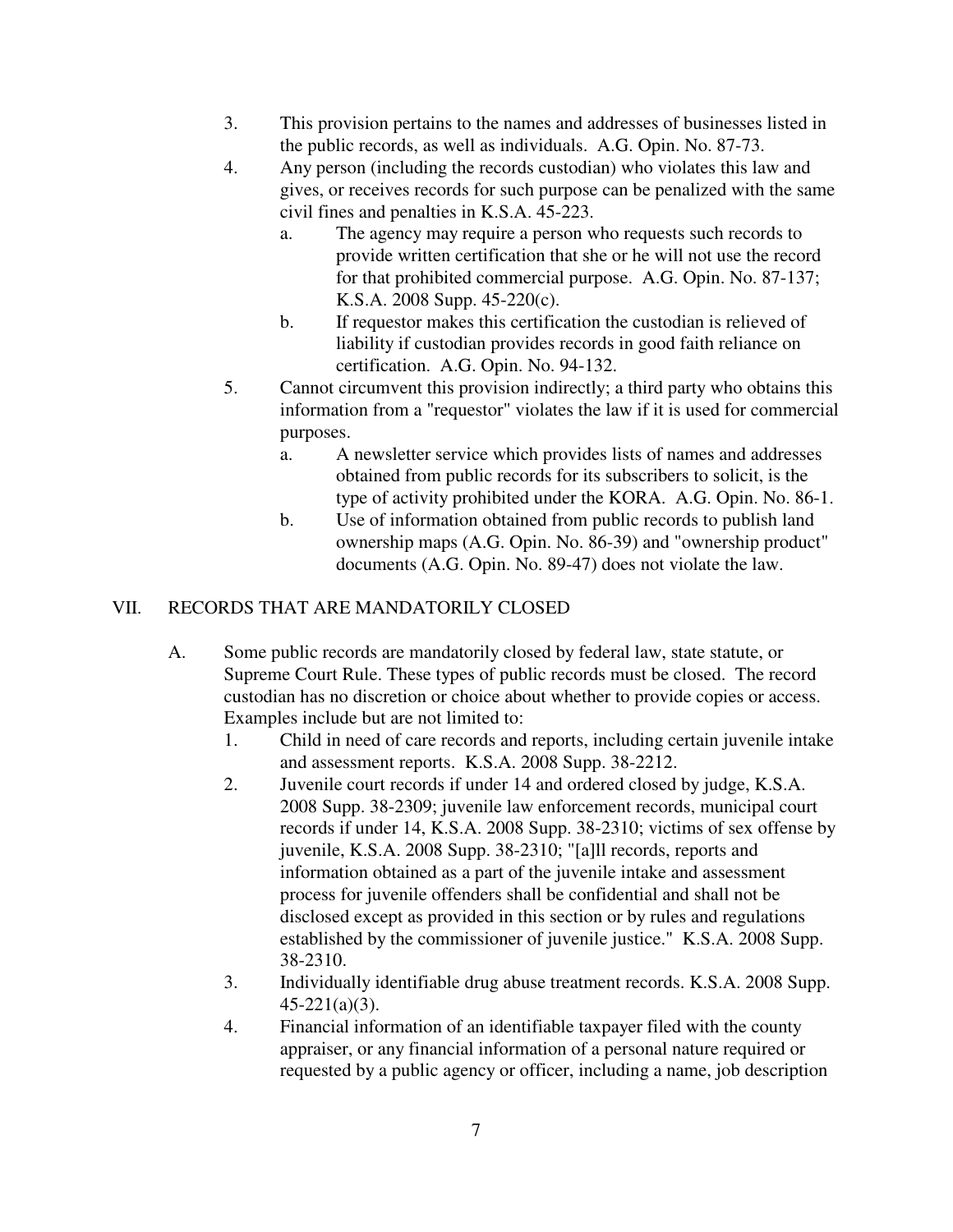or title revealing the salary or other compensation of officers, employees or applicants for employment with a firm, corporation or agency, except a public agency. K.S.A. 2008 Supp. 45-221(b).

- 5. Criminal history record information in possession of law enforcement agency. K.S.A. 22-4701 *et seq*.; K.S.A. 22-4707; K.A.R. 10-12-2. (Conviction information is in some circumstances open, nonconviction information is closed.) *See* A.G. Opin. No. 98-38. Custody time information is open. A.G. Opin. No.2002-29.
- 6. Ballots. K.S.A. 25-2422. However, election petitions are open. A.G. Opin. No. 97-22.
- 7. Unexecuted search or arrest warrants. K.S.A. 21-3827. Affidavits and sworn testimony given to obtain such a warrant is closed except as to the defendant or as otherwise ordered by the court, K.S.A. 22-2502(c); A.G. Opin. No. 87-100. (It is a crime to disclose an unexecuted warrant, but this does not apply to personnel of a law enforcement agency disclosing a search warrant: (1) For the purpose of encouraging the person named in the warrant to voluntarily surrender; or (2) issued in a case involving the abduction of a child unless such disclosure is specifically prohibited by the court issuing such warrant).
- 8. Presentence reports. K.S.A. 21-4605(b).
- 9. Grand jury proceeding records. K.S.A. 22-3012. (Disclosure of matters occurring before the grand jury other than its deliberations and the vote of any juror may be made to the prosecuting attorney for use in the performance of his duties).
- 10. Adult Authority presentence report, the preparole report, the pre-postrelease supervision report and the supervision history. K.S.A. 22-3711.
- 11. Mentally ill persons' commitment and treatment records. K.S.A. 59-212; K.S.A. 2008 Supp. 59-2979.
- 12. All information, records and reports received or developed by an ombudsman or volunteer concerning long-term care facility residents' information. K.S.A. 2008 Supp. 75-7310.
- 13. Peer review records. K.S.A. 65-4915(b).
- 14. Adoption records. K.S.A. 59-2122; K.S.A. 65-2423; K.S.A. 59-2979; and K.S.A. 65-5601 to 65-5605.
- 15. Income tax reports and returns. K.S.A. 2008 Supp. 79-3234(b).
- 16. Racing Commission KBI background checks. K.S.A. 2008 Supp. 74-8804(o).
- 17. Kansas Department of Health and Environment vital statistics marriage, birth and death certificates. K.S.A. 2008 Supp. 65-2422d (restrictions are only on information in hands of vital statistics).
- 18. Kansas Civil Rights Commission may not disclose investigation information without consent. K.S.A. 2008 Supp. 44-1005, K.A.R. 21-43- 6.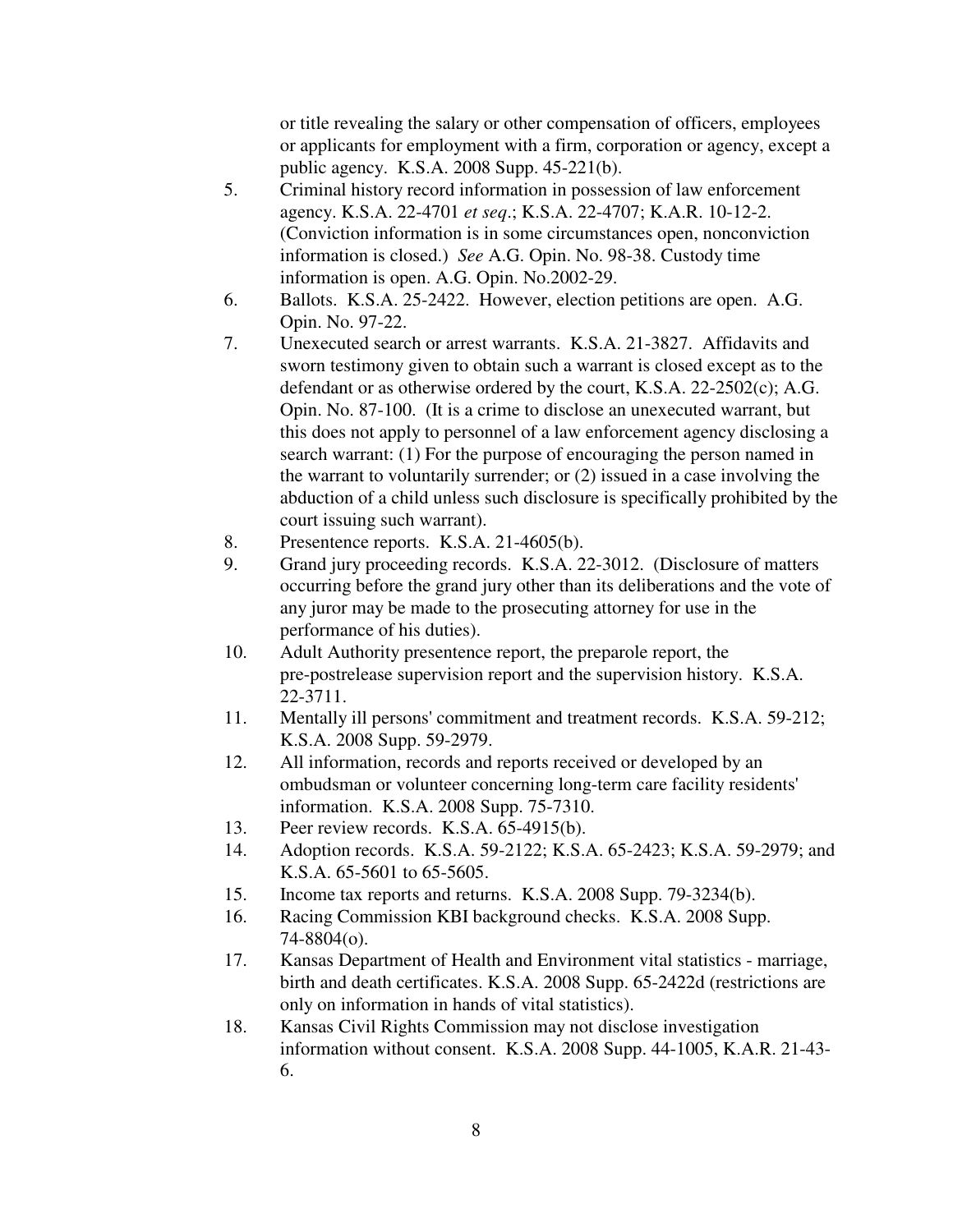- 19. Crime Victim Compensation Board, all records and information given to the Board is confidential. K.S.A. 74-7308(e).
- 20. Social security numbers under some circumstances. K.S.A. 2008 Supp. 75-3520. *See* 5 U.S.C. § 552a note.
- 21. Certain student information or educational records. 20 U.S.C. § 1232g.
- 22. Convictions for violating a maximum posted speed limit of 55 miles per hour or more but not exceeding 70 miles per hour, by not more than 10 miles per hour in excess of such maximum speed limit. K.S.A. 2008 Supp. 8-1560d.
- 23. Reports of contagious disease. K.S.A. 65-118.
- B. There are many federal, state or court laws/rules that may protect or close certain information in public records. The record custodians possessing such records should be familiar with the laws that apply to the records in their possession. If the record custodian denies a request for access or copies, K.S.A. 45-218(d) requires the custodian to provide a written citation to the law(s) being relied upon, if that information is requested.

### VIII. RECORDS THAT MAY BE DISCRETIONARILY CLOSED--K.S.A. 45-221

- A. K.S.A. 2008 Supp. 45-221(a) lists types of public records that are not required to be disclosed. The public agency has discretion and may decide whether to make these types of records available. A.G. Opin. No. 89-107. However, the burden of showing that a record fits within an exception rests with the party intending to prevent disclosure. *Southwest Anesthesia Serv. v. Southwest Med. Ctr*, 23 Kan.App.2d 950 (1997).
- B. Some of the records which may be discretionarily closed include:
	- 1. Personnel records, performance ratings, or individually identifiable records pertaining to employees or applicants for employment in public agencies. K.S.A. 2008 Supp. 45-221(a)(4). A.G. Opin. No. 91-127. The personnel exception is designed to protect information that is normally kept in personnel records files, such as documentation of discipline, references and resumes, ADA and FMLA issues, as well as specific personal information such as home address and social security number. K.S.A. 2008 Supp. 45-221(a)(4) lists three categories of records which may be exempt from the disclosure requirement: "personnel records, performance ratings or individually identifiable records," all of which must pertain to the public agency's employees or applicants for employment. A.G. Opin. No. 99-55.
		- a. However, the "names, positions, salaries and lengths of service" of public officers and employees must be made public. K.S.A. 2008 Supp. 45-221(a)(4); A.G. Opins. No. 88-61; 91-50 (salary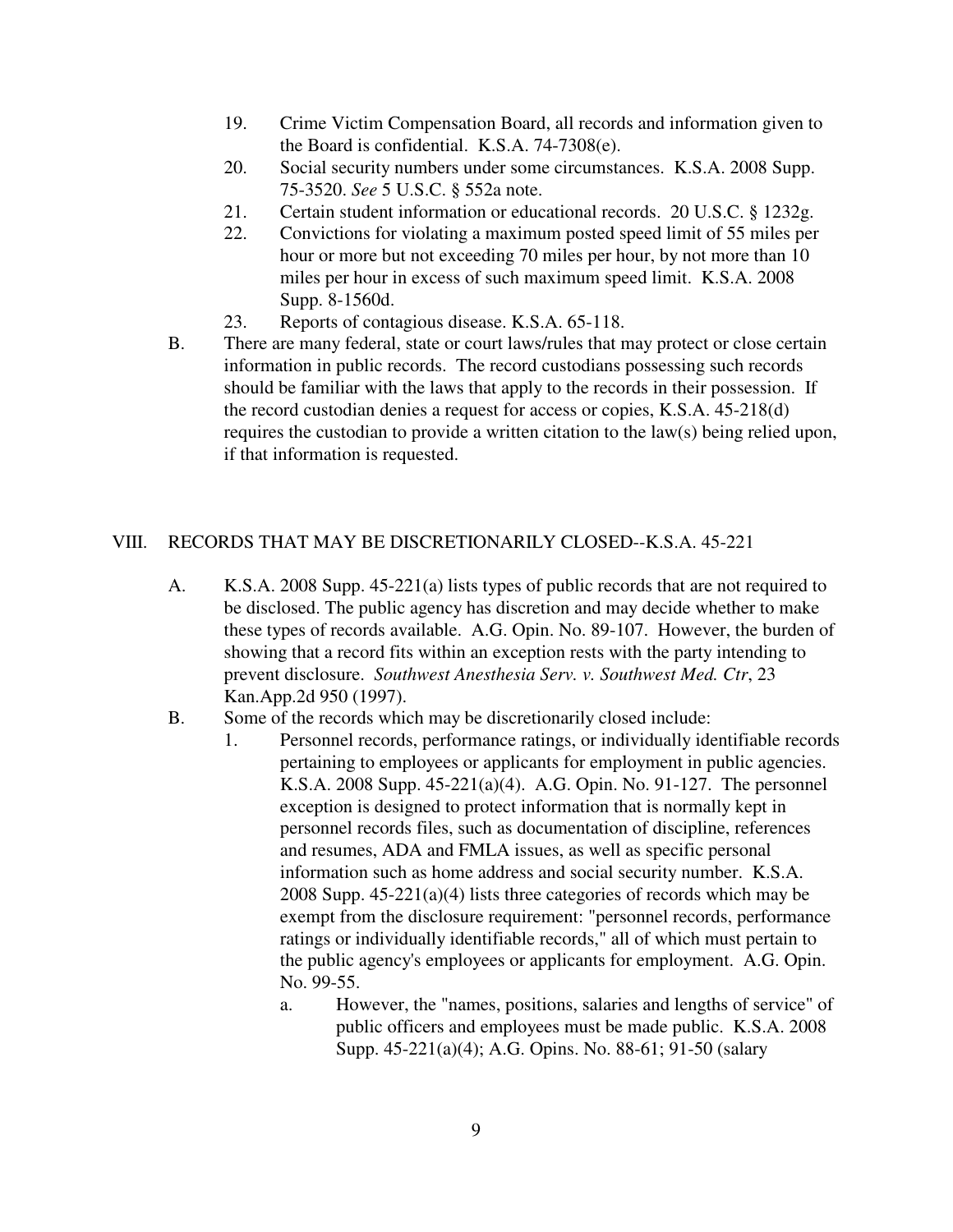deduction not open); 92-132 (pension plan part of salaries); 2000-8 (names of members appointed to states boards must be disclosed).

- b. K.S.A. 2008 Supp.  $45-221(a)(4)$  opens actual compensation employment contracts or employment-related contracts or agreements.
- c. Home addresses of public employees may be closed. A.G. Opin. No. 97-52. *See also United States Department of Defense v. Federal Labor Relations Authority*, 510 U.S. 487 (1994) (disclosure of home addresses can be a clearly unwarranted invasion of personal privacy.) Employee's photos, telephone numbers and family members names may be closed. A.G. Opin. No. 2006-8.
- d. The exemptions in K.S.A. 2008 Supp.  $45-221(a)(4)$  and  $(15)$  do not apply to nonemployees or to independent contractors. Independent contractors are not "personnel," so records concerning them may not be closed under this exception. *Southwest Anesthesia Serv. v. Southwest Med. Ctr*, 23 Kan.App.2d 950 (1997).
- e. Most terms in employment contracts are open, except to the extent that a term contains personal or other information specifically closed by other laws. A.G. Opin. No. 99-55.
- 2. Letters of reference or recommendation pertaining to the character or qualification of an identifiable individual, K.S.A. 2008 Supp. 45-221(a)(6), unless the recommendation is for someone to fill an elected or appointed office.
- 3. Criminal investigation records. Defined at K.S.A. 2008 Supp. 45-217(c).
	- a. While criminal investigation records may be discretionarily closed, this is the one category of records for which criteria for judicial review of the decision is established in the statute. The factors to be considered in opening the records basically weigh public interest in disclosure vs. harm of disclosure. K.S.A. 2008 Supp. 45-221(a)(10)(A)-(F). K.S.A. 2008 Supp. 45-221(a)(10) requires custodians of criminal investigation records to, upon request, identify which factor(s) in  $(A) - (F)$  are applicable to the record(s) being closed under this exception.
	- b. "'Public interest' . . . means an interest in a matter affecting a right or expectancy of the community at large. Mere curiosity about the circumstances surrounding an investigation is not sufficient." *Harris Enterprises, Inc. v. Moore*, 241 Kan. 599 (1987). The legislative intent behind the criminal investigation records exception to the Kansas Open Records Act is to protect innocent persons whose names might be involved in an investigation, either as possible suspects or as informants. *Seck v. City of Overland Park*, 29 Kan. App. 2d 256 (2000).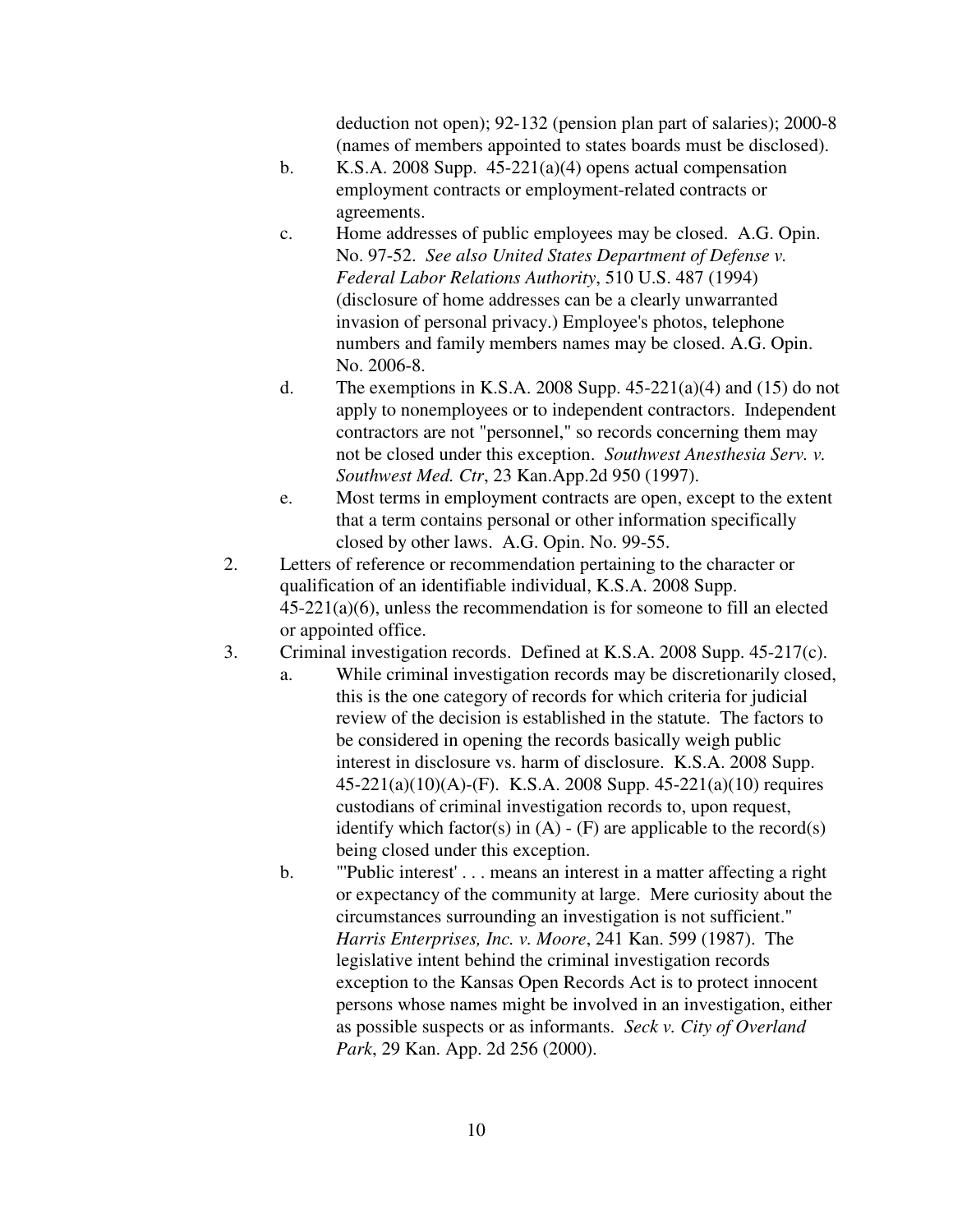- c. Court records and docket sheets may not be closed as criminal investigation records. K.S.A. 2008 Supp. 45-217(c); A.G. Opin. Nos. 87-145 and 93-103.
- d. Police blotter, roster of jail inmates and the front page of a standard offense report are required to be open to the public; mug shots and standard arrest report are not required to be open to the public. A.G. Opin. No. 87-25, 98-38. If a police department does not maintain a blotter, they are under a common law duty to disclose basic information about arrests reasonably contemporaneously with the arrest. A.G. Opin. No. 98-38. Custody time is open. A.G. Opin. No. 2002-29.
- e. A log of breath test machine results is a criminal investigation record and not required to be open. A.G. Opin. No. 87-63.
- f. Coroner reports are subject to disclosure unless they have been filed with the clerk of the district court and designated as a criminal investigation record. A.G. Opin. No. 86-5 and K.S.A. 22a-232. Autopsies as part of coroner's reports are open unless the coroner's report is filed as a criminal investigation record. *Burroughs v. Thomas*, 23 Kan.App.2d 769 (1997).
- g. Other records of investigations of a death may be closed even if the death turns out to be from natural causes so long as there was initially a criminal investigation. *Seck v. City of Overland Park*, 29 Kan. App. 2d 256 (2000).
- 4. Information which would reveal the identity of any undercover agent or any informant reporting a specific violation of law. K.S.A. 2008 Supp. 45-221(a)(5).
- 5. Notes, preliminary drafts, research data in the process of analysis, memoranda or other records in which opinions are expressed or policies or actions are proposed. This exception does not apply when such records are cited or identified in a public meeting. K.S.A. 2008 Supp. 45-221(a)(20). A.G. Opin. No. 90-14. *See also*, K.S.A. 2008 Supp.  $45-221(a)(21)$  and  $(22)$ ; records of public agency having legislative powers. A.G. Opin. No. 90-92.
	- a. These three provisions "are intended to protect an agency's internal predecisional deliberations from early disclosure." Frederickson, Letting the Sunshine In, 33 Kan. L.Rev. 205, 249 (Winter 1985).
	- b. Although reports prepared by a consultant for an agency are probably protected by this exception, other documents disclosed outside of government probably cannot be withheld based upon this exception. *See Dept. of the Interior v. Klamath Water Users Protective Association*, 532 U.S. 1 (2001).
- 6. Library patron and circulation records which pertain to identifiable individuals. K.S.A. 2008 Supp. 45-221(a)(23). Library archive and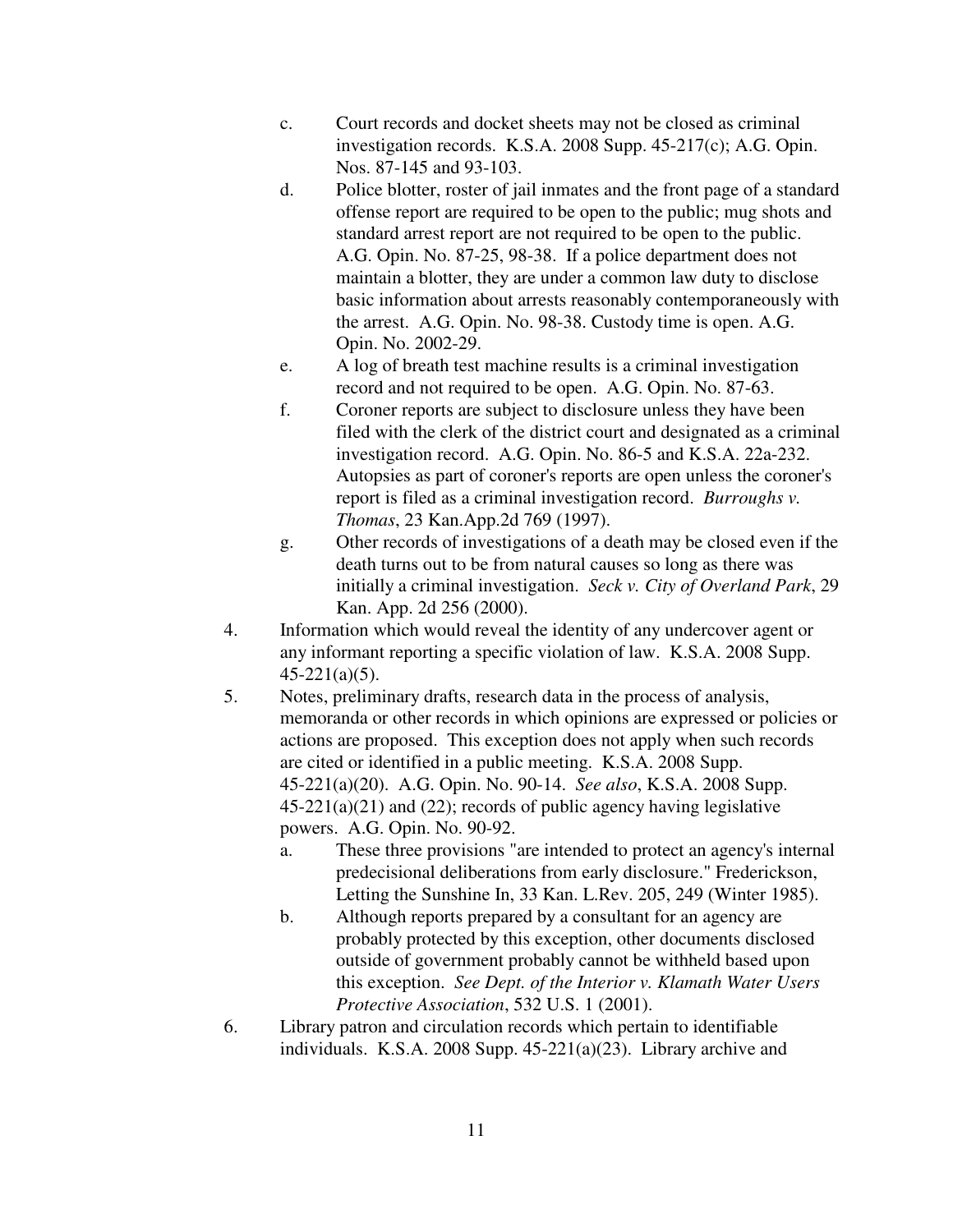museum materials contributed by private parties may be closed if closure was a condition of donation. K.S.A. 2008 Supp. 45-221(a)(7).

- 7. Public records containing information of a personal nature when public disclosure would constitute a clearly unwarranted invasion of personal privacy. K.S.A. 2008 Supp. 45-221(a)(30). A.G. Opins. No. 92-149 (victim of sex offense); 99-55, 98-38, 87-168 (social security number). *See* K.S.A. 2008 Supp. 75-3520 about social security numbers and their release.
	- a. This is a very limited exception, and often turns upon the circumstances of each individual situation.
	- b. K.S.A. 2008 Supp. 45-217(b) defines "clearly unwarranted invasion of personal privacy" to mean "revealing information that would be highly offensive to a reasonable person including information that may pose a risk to a person or property and is not a legitimate concern to the public."
	- c. Cases from other states are not consistent, but generally employ a balancing test of public interest vs. private harm, allowing closure only when there is a demonstrable harm.
	- d. Social Security numbers, mothers' maiden names and dates of birth contained in public records held by a county register of deeds can be closed to a business information provider. *Data Tree, L.L.C. v. Meeks*, 279 Kan. 445 (2005).
	- e. K.S.A. 75-451 *et seq.* allows victims of domestic violence, sexual assault, trafficking or stalking to obtain a "fake" address from the Secretary of State's office for use when responding to record requests.
- 8. Records concerning prospective location of a business or industry where no previous disclosure has been made. K.S.A. 2008 Supp. 45-221(a)(31).
- 9. Exceptions related to bids:
	- a. Specifications for competitive bidding until the specifications are approved. K.S.A. 2008 Supp. 45-221(a)(27).
	- b. Sealed bids until a bid is accepted or all rejected. K.S.A. 2008 Supp. 45-221(a)(28). *But see*, A.G. Opin. No. 2008-3 when a document is otherwise open per another statute.
- 10. Engineering and architectural estimates for public improvements. K.S.A. 2008 Supp. 45-221(a)(33). (To prevent bidders from learning agency's estimates of cost of a project.)
- 11. Financial information submitted by contractor in qualification statements. K.S.A. 2008 Supp. 45-221(a)(34). *See also* K.S.A. 2008 Supp. 45-  $221(c)(2)$  and K.S.A. 60-432, trade secrets.
- 12. Records concerning emergency or security information or procedures. K.S.A. 2008 Supp.  $45-221(a)(12)$  and  $(45)$ ; also not subject to subpoena or discovery.
- 13. Military discharge papers (DD-214) received by a county register of deeds may only be released to specific parties. K.S.A. 2008 Supp. 45-221(a)(46).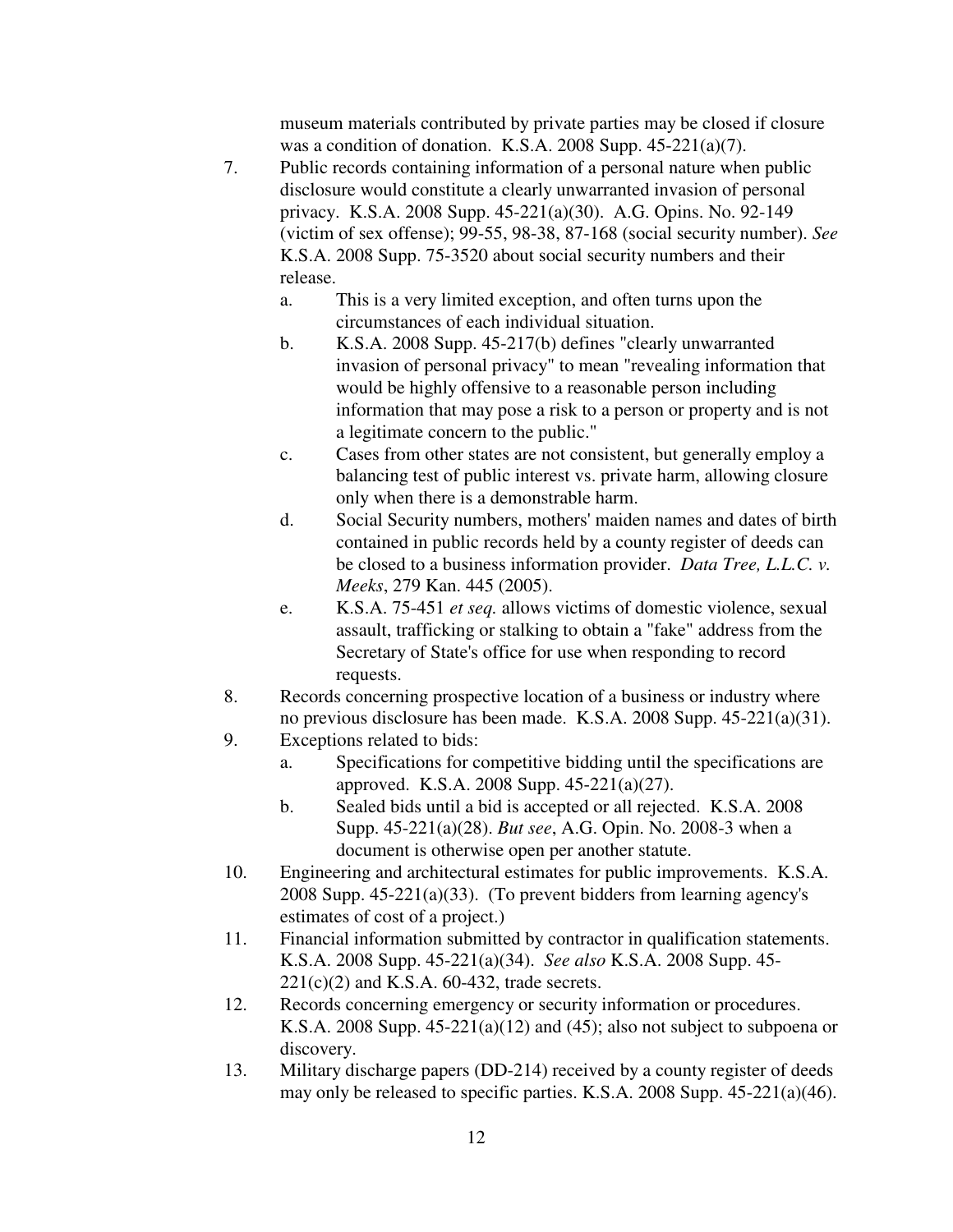- 14. Information that would reveal the location of a safehouse or shelter where persons are protected from abuse, or the name, address, location or other contact information of alleged victims of stalking, domestic violence or sexual assault. K.S.A. 2008 Supp. 45-221(a)(47) as amended by L. 2009 ch. 125.
- 15. Records which are privileged under the rules of evidence, unless the holder of the privilege consents to the disclosure. K.S.A. 2008 Supp. 45-221(a)(2). (Includes attorney client privilege. Possibly includes trade secrets, K.S.A. 60-432.)
	- a. Attorney billing records are not closed, per se, as either attorney client privilege or work product privilege, and therefore generally must be disclosed if in the possession of a public agency. All narrative statements in attorney billing statements are not *per se* privileged. Rather, parties claiming the privilege will have to show its application to particular narrative statements in billing records. Parties objecting to discovery on the basis of the attorney-client privilege bear the burden of establishing that the privilege applies. To carry the burden, they must describe the documents or information to be protected, state precise reasons for the objection to discovery, and provide sufficient information to enable the court to determine whether each element of the asserted privilege is satisfied. A blanket claim as to the applicability of a privilege does not satisfy the burden of proof. Some detail may be closed, but the burden is on the public agency to justify it. *Cypress Media, Inc. v. City of Overland Park*, 268 Kan. 407 (2000).
	- b. An investigation by an attorney for a client for the purpose of providing legal advice may be closed as attorney client privileged. A.G. Opin. No. 99-48.
- 16. Attorney work product. K.S.A. 2008 Supp. 45-221(a)(25).
- 17. Medical, psychiatric, psychological, alcohol or drug treatment records which pertain to identifiable individuals. K.S.A. 2008 Supp. 45-221(a)(3).
- 18. Investigatory records of agencies involved in civil or administrative adjudication, if disclosure would interfere with a prospective administrative adjudication or civil litigation or reveal the identity of a confidential source or undercover agent. K.S.A. 2008 Supp. 45-221(a)(11).
	- a. Documents collected or created during the course of an agency's civil investigatory file becomes open at the completion of the case unless otherwise controlled by another exception or statute. A.G. Opin. No. 97-76.
	- b. Records pertaining to an internal investigation of an agency's employee, disclosure of which would not interfere with a prospective administrative adjudication or civil litigation nor disclose the identity of a confidential informant, may nevertheless still be discretionarily closed if they fit the definition of a personnel record. A.G. Opin. No. 91-127.
	- c. Correspondence between a public agency and a private individual, other than correspondence intended to give notice of an agency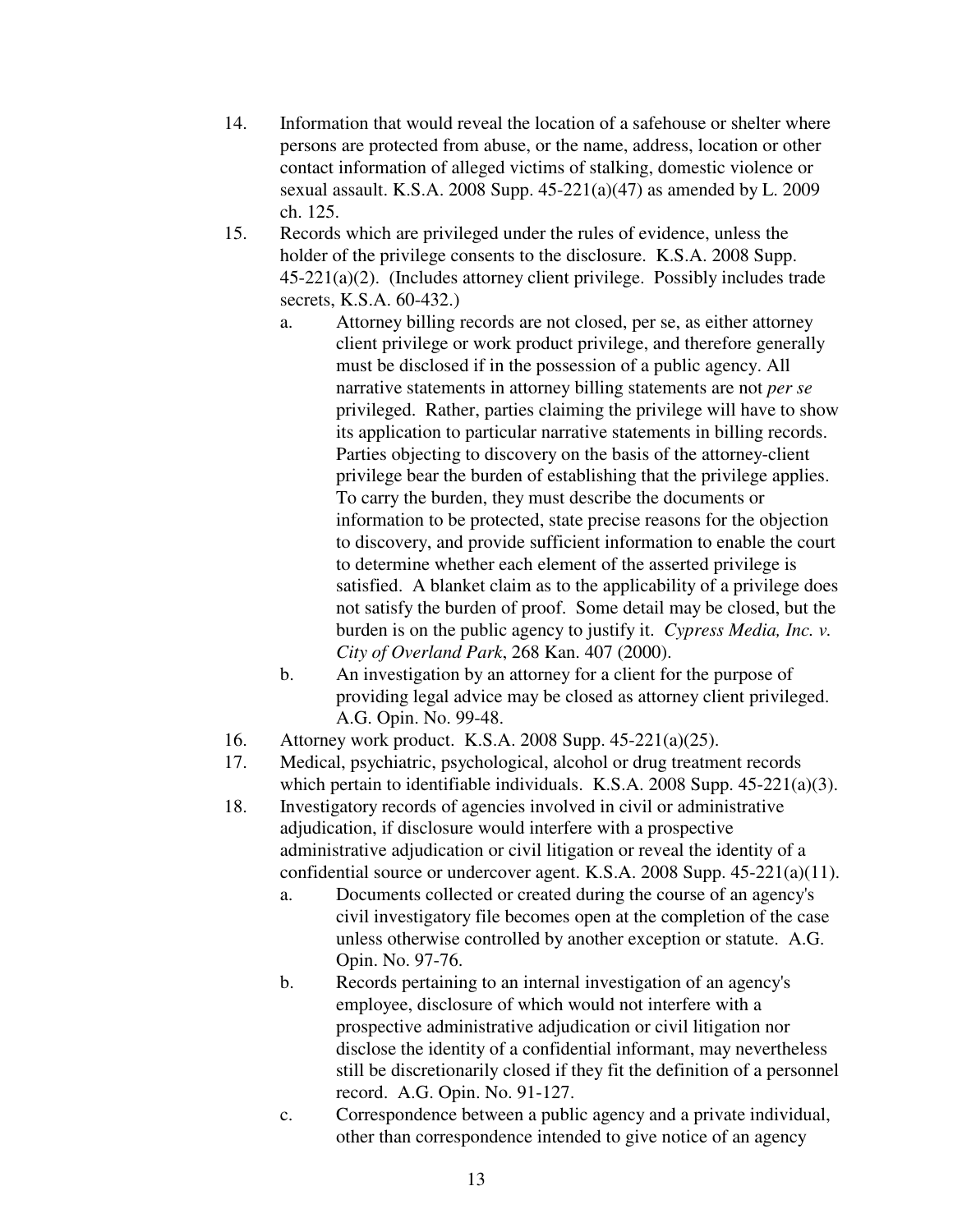action, policy or determination. K.S.A. 2008 Supp. 45-221(a)(14). A complaint to a professional licensing board may be closed, the letter in response to the complaint is open because it is a determination if there is a finding of no probable cause. A.G. Opin. No. 97-76.

- 19. Peer review/risk management records concerning certain health care professionals and facilities. K.S.A. 2008 Supp. 45-221(a)(35).
- 20. Software, except that register about what information the agency has on computer and what is available in what format. K.S.A. 2008 Supp. 45-221(a)(16).
- C. Unless otherwise required by law, a taxpayer's financial information required or requested by a county appraiser to determine property value for ad valorem taxation shall not be disclosed. K.S.A. 2008 Supp. 45-221(b). A.G. Opin. No. 89-118.
- D. Statistical information not descriptive of any identifiable person is subject to disclosure. K.S.A. 2008 Supp. 45-221(e).

# IX. OTHER LIMITS ON CLOSURE

- A. Contractual provision attempting to close certain terms is void as against public policy, provided no other closure exemptions apply. A.G. Opin. No. 91-116; 93-55.
	- 1. A settlement agreement can not be closed by the parties, except to the extent that the KORA would allow closure, *i.e.*, some parts may constitute a personnel record, some might be clearly unwarranted invasion of privacy.
	- 2. There have been several district court cases involving agreements to close settlement agreements involving public agencies. Not only have the courts held the agreements to be open, they awarded attorneys fees to the plaintiff in at least one case.
- B. If a public record contains material not subject to disclosure, that portion of the record must be deleted and the record made available. K.S.A. 45-220(d). *See also*, *Tew v. Topeka Police & Fire Civ. Serv. Comm'n*, 237 Kan. 96 (1985); *State ex rel. Stephan v. Harder*, 230 Kan. 573 (1982); K.S.A. 45-221(d).
- C. If a record is reviewed and discussed during an open meeting, a record that may ordinarily be discretionarily closed, generally becomes open. A.G. Opin. Nos. 92-132 and 95-119.

### X. SUNSET OF CLOSURE EXEMPTIONS

A. Specific closure laws must be reviewed and renewed every five years; otherwise they expire. The next expiration date is July, 2010. K.S.A. 2008 Supp. 45-229(b)- (h).

### XI. ENFORCEMENT OF THE KORA

A. Investigations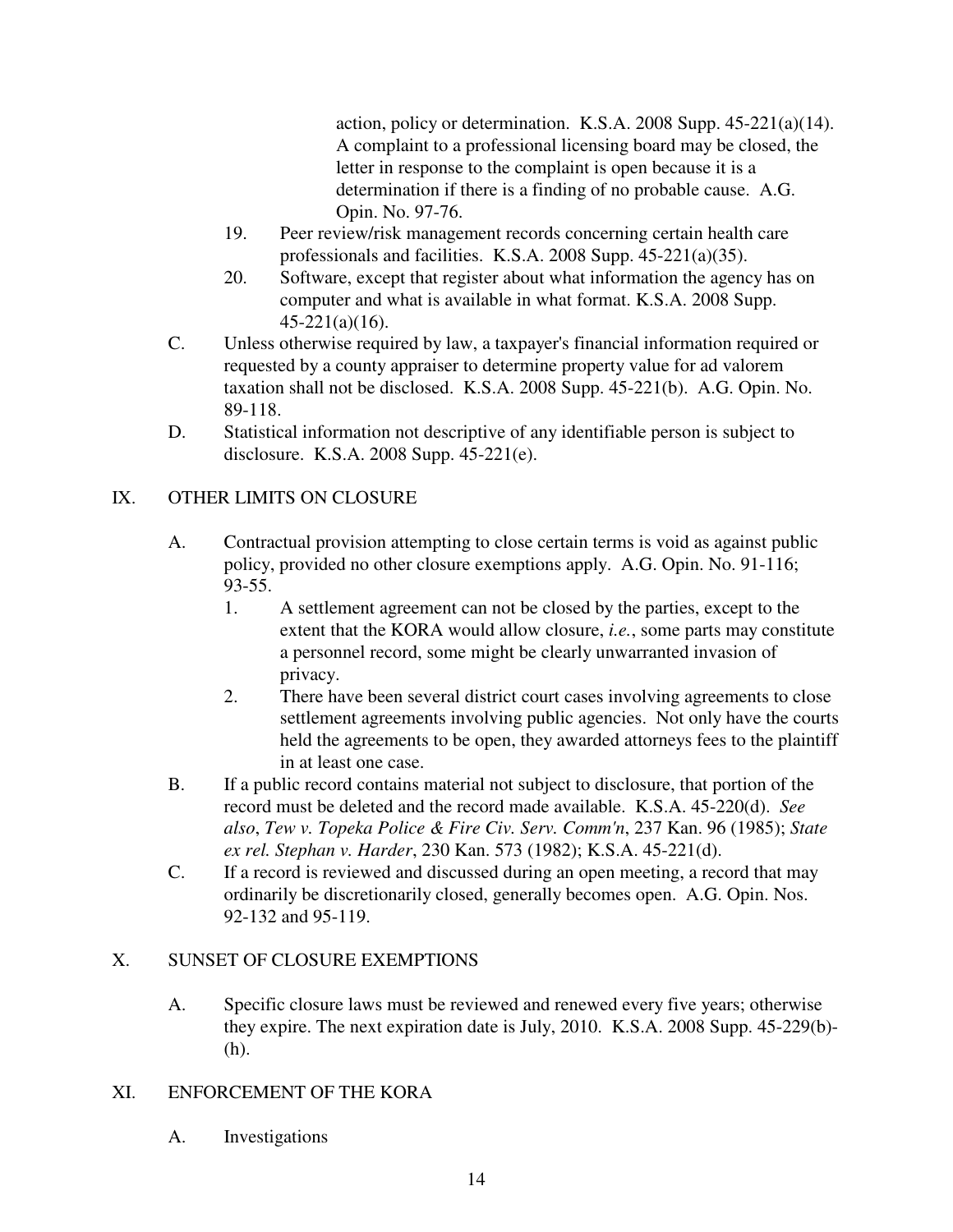- 1. Investigative subpoenas may be issued by the Attorney General and District/County Attorneys. K.S.A. 45-228.
- 2. Attorney General and County/District Attorneys will accept complaints from public. A.G. normally refers complaints against local government to the County/District Attorney.
- 3. Ordinarily, the Attorney General's office requests that complaints be timely made and be put in writing. This is done in order to verify facts, keep a record of the statements made, and in general assist with any investigation that becomes necessary.
- B. Litigation
	- 1. Any person, the Attorney General, or a County/District attorney, may file suit in district court.
		- a. Suit must be brought in the county where the records are located. If the records are located out of state, there is no cause of action under KORA. *Altevogt v. Youth Friends*, 29 Kan.App.2d 473 (2001). *See also Wichita Eagle v. Simms*, 50 P.3d 66, 274 Kan. 194 (2002).
	- 2. District court may order injunction or mandamus.
	- 3. The court "shall" award attorney fees against defendant if it finds denial of access was not in good faith or against plaintiff if the action was not in good faith. K.S.A. 2008 Supp. 45-222. Reasonable attorney fees may be assessed, even upon appeal, as part of costs. *See Telegram Pub. Co. Inc., v. KDOT*, 275 Kan. 779 (2003).
	- 4. Fines of up to \$500 for "each violation" against public agency if the agency "knowingly violates any of the provisions of this act or that [it] intentionally fails to furnish information as required by this act. . . ." Such cases seeking a fine may only be brought by the Attorney General, District or County Attorney. K.S.A. 45-223.
	- 5. Such actions to be given precedence by the court.

# XII. KANSAS PUBLIC RECORDS PRESERVATION ACT. K.S.A. 45-401 *et seq.*

The KORA does not speak to preservation of public records. "Nothing in this act shall be construed to require the retention of a public record nor to authorize the discard of a public record." K.S.A. 45-216(b). However, other laws may require that a public record be kept for a period of time.

- A. State agencies and counties are subject to the Preservation Act and are prohibited from destroying public records except as permitted by minimum records retention schedule as set forth by State Records Board. K.S.A. 45-403; 45-404(b).
- B. State Records Board, while technically attached to the Kansas Department of Administration, in practice functions through State Historical Society, Div. of Archives. K.S.A. 75-3501 *et seq.*
- C. The Records Board has published a Local Government Records Manual which sets forth the schedule of minimum retention periods for counties. Information, including a copy of the schedule, may be accessed at http://www.kshs.org/government/records/localgovt/index.htm. County